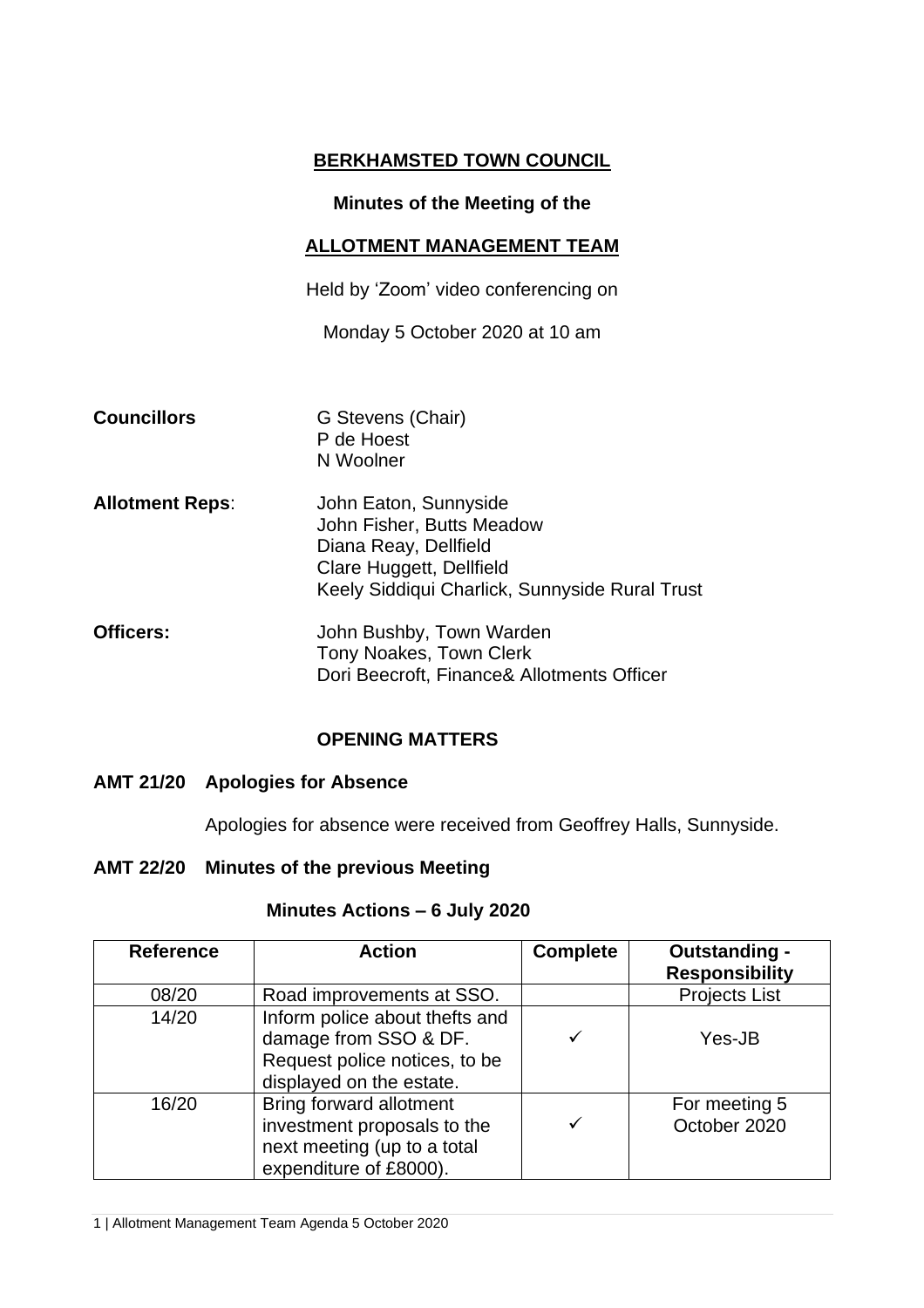| 17/20 | Deer Incursion reduction       | Allotment             |
|-------|--------------------------------|-----------------------|
|       | ideas for next meeting.        | representatives/JB/TN |
| 17/20 | Can waiting list personal data |                       |
|       | be transferred to SRT for      |                       |
|       | volunteering.                  |                       |
| 17/20 | Road entrance upgrade          | <b>Projects List</b>  |
|       | SSO/Grantham Mews.             |                       |
| 17/20 | Rotting Gate Post at BM -      | Frank Cooper have     |
|       | investigate and renew.         | been asked to quote   |
| 17/20 | Reconcile the waiting lists    |                       |
|       | between the Colony database    | Ongoing               |
|       | and the Allotment              |                       |
|       | representatives.               |                       |
| 18/20 | Rental charges for 2020/21 -   |                       |
|       | recommend no change,           |                       |
|       | approval at Full Council 20    |                       |
|       | <b>July 2020.</b>              |                       |
| 19/20 | Reinstate plot management      | For meeting 5         |
|       | process to deal with poor      | October 2020          |
|       | upkeep of plots or non-        |                       |
|       | payment.                       |                       |

- (i) Deer Incursion AMT discussed ideas and the cost of installing a fence around the allotment site was prohibitive – no action taken.
- (ii) Waiting Lists The Finance Officer informed the AMT that there would be more regular reconciliation of the Colony data base and the Reps waiting lists. This would be monthly/bi monthly depending on volume of changes. This process had already started. Tenants lists would be reviewed in January, after the renewal process is complete.

#### **Action – Finance Officer & Reps**

The minutes of the previous meeting held on 6 July 2020 **were approved as a correct record** and will be signed accordingly.

## **AMT 23/20 Public Participation**

No members of the public were present.

#### **FINANCE MATTERS**

#### **AMT 24/20 Income and Expenditure Report**

The Allotment P&L was presented by the Finance Officer. Members mentioned that this was a very good presentation of the previous 4 years actual and next 4 years forecast of the Allotments financial performance. The current level of Allotment reserve is £19,269.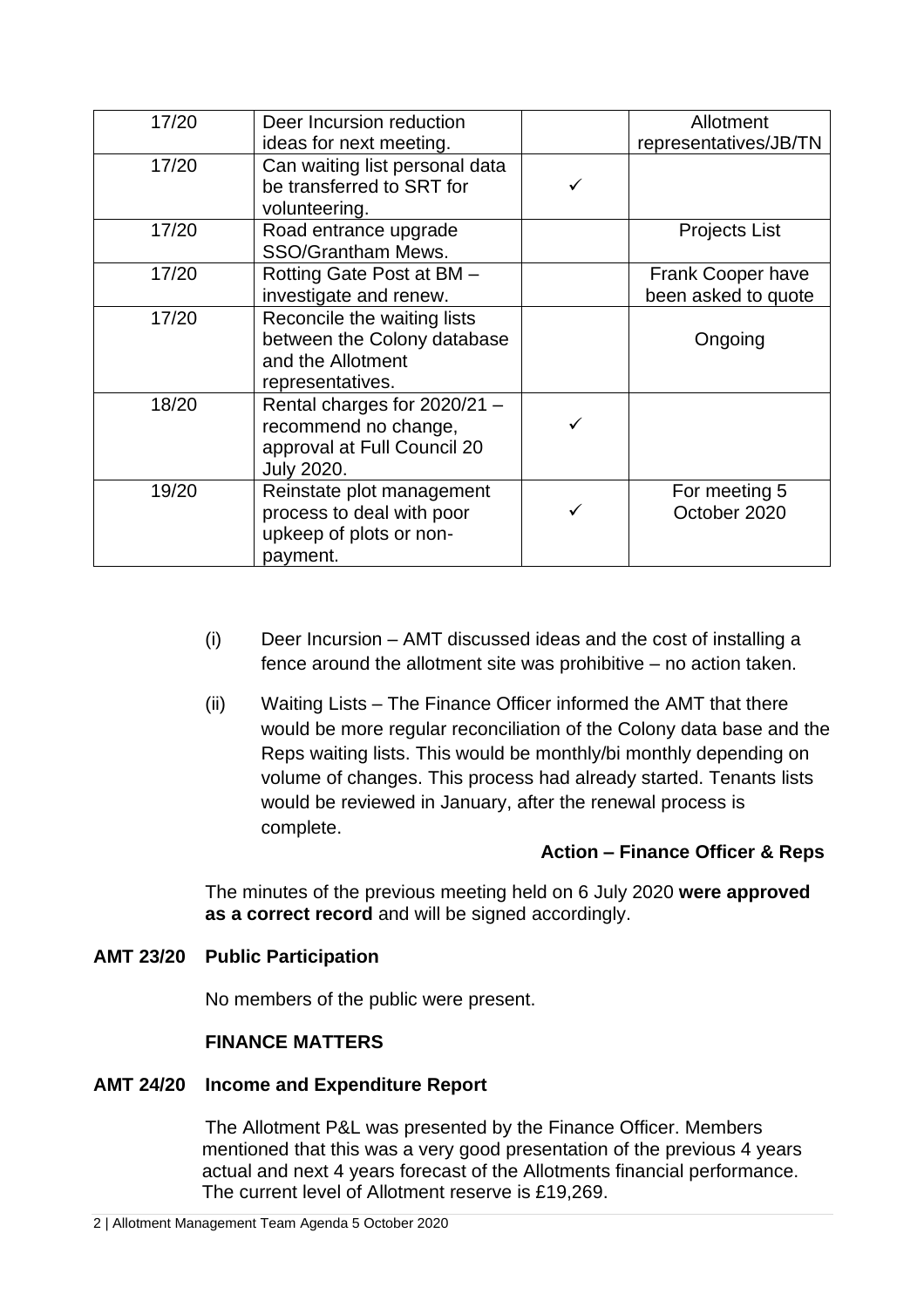## **ALLOTMENT MATTERS**

#### **AMT 25/20** Allotment representatives raised the following matters:

Dellfield – Clare Huggett was introduced to the meeting. DR mentioned that there had been some damage to plots as result of manure delivery. Attempts would be made to reduce the chances of this happening in the future. The notice board needed replacing and an underground water leak fixed (post meeting, water leak fixed and quote for notice board agreed).

Sunnyside Old and Sunnyside New. – An update on the recent break-ins at SSO was given. Police informed and a covert camera had been installed on site. (post meeting – a further break-in of 8 sheds at SSO had taken place, again, police informed and camera content currently being reviewed). It was agreed that bonfires could be reintroduced from 19 October 2020.The rules at the site must be followed. Problem with dogs at both SSO and SSN. (post meeting - the new signage had been removed).

Butts Meadow – There are 45 on the waiting list of which about 30 probably still want an allotment. The difference being leavers and residents no longer requiring one. There continues to be a problem with rat infestation. A new contract with DBC pest control had been agreed and the most recent visit report is awaited (post meeting – report has arrived).

Sunnyside Rural Trust – a discussion took place about the recent award to SRT of a grant for a community growing project. Further discussions would take place about access to the allotment waiting list. Since the Covid-19 crisis had begun, SRT had delivered over 1200 food parcels to residents across DBC.

#### **AMT 26/20 Warning letter policy for poor upkeep of plots, non-payment & management of tenancies**

The meeting agreed to introduce the revised warning letter process, with some agreed amendments to the emails/letters. Reps would be sent final copy. Reps would always be consulted before the process began, to see if there were any tenant extenuating circumstances. **Action – Town Clerk**

#### **AMT 27/20 Allotment Projects List**

The meeting reviewed the allotment projects list and agreed amendments as follows. BM entrance upgrade too expensive, so should be withdrawn, SSO tea hut, should include seating area, Dog walkers - management, should include SSN as well as SSO.

A revised list and more reliable costings would then go to F&P committee for approval (either December or January, dependent on readiness) **Action – Reps, Finance Officer and Town Clerk**